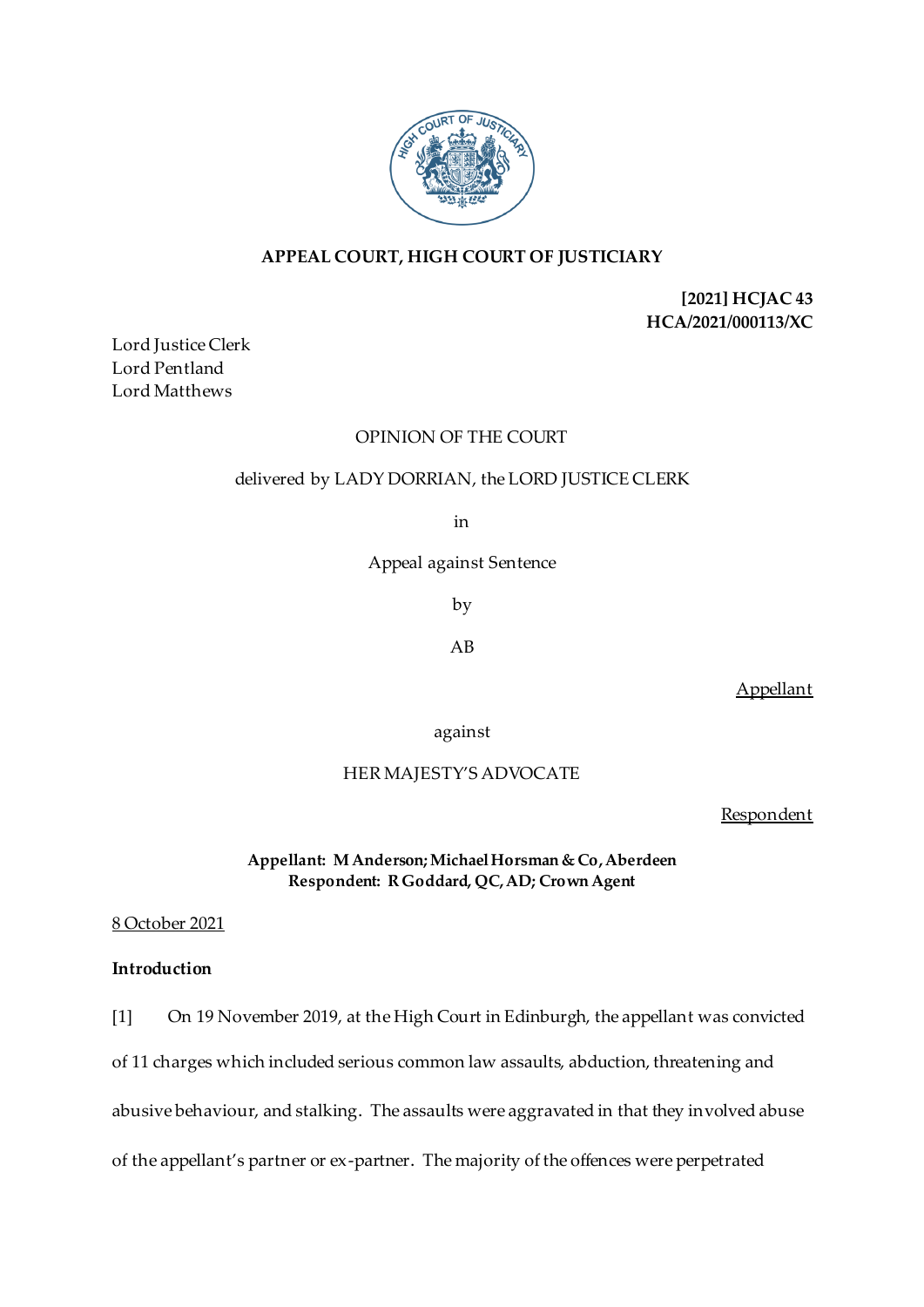against two such individuals, complainers SLG and SLD, repeatedly and over periods from 2012 to 2015 (SLG) and 2017 to 2019 (SLD).

[2] The sentencing judge was satisfied that the statutory risk criteria were met and on 30 March 2021 made an Order for Lifelong Restriction in respect of charges 2, 3, 5, 7, 9 and 11. The appellant challenges that decision.

### **Factual context of the charges**

#### *SLG*

[3] The appellant entered into a relationship with SLG in 2012, when he was aged 15 and she was 17. In her evidence, she described various instances of violence, control and abuse perpetrated by the appellant. He called her derogatory names. He did not like her being in the presence of others and would turn up at her work unannounced. About six months into the relationship he became physically violent on a frequent, if not daily, basis. She was punched, kicked and pushed into walls. On one occasion, her head was hit off a shower and on another, the appellant head-butted her. He put her head through a pane of glass. He would lock her inside her flat. He smashed her mobile phone. The psychological impact of the appellant's actions was significant. Charge two related to repeated assaults over a period of time, including punching and kicking to the head and body and stubbing lit cigarettes on her face, all to her severe injury, permanent disfigurement and the danger of her life.

## *SLD*

[4] The appellant and SLD became romantically involved in 2017, when he was 20. She was employed as a social work assistant with Aberdeen City Council dealing with young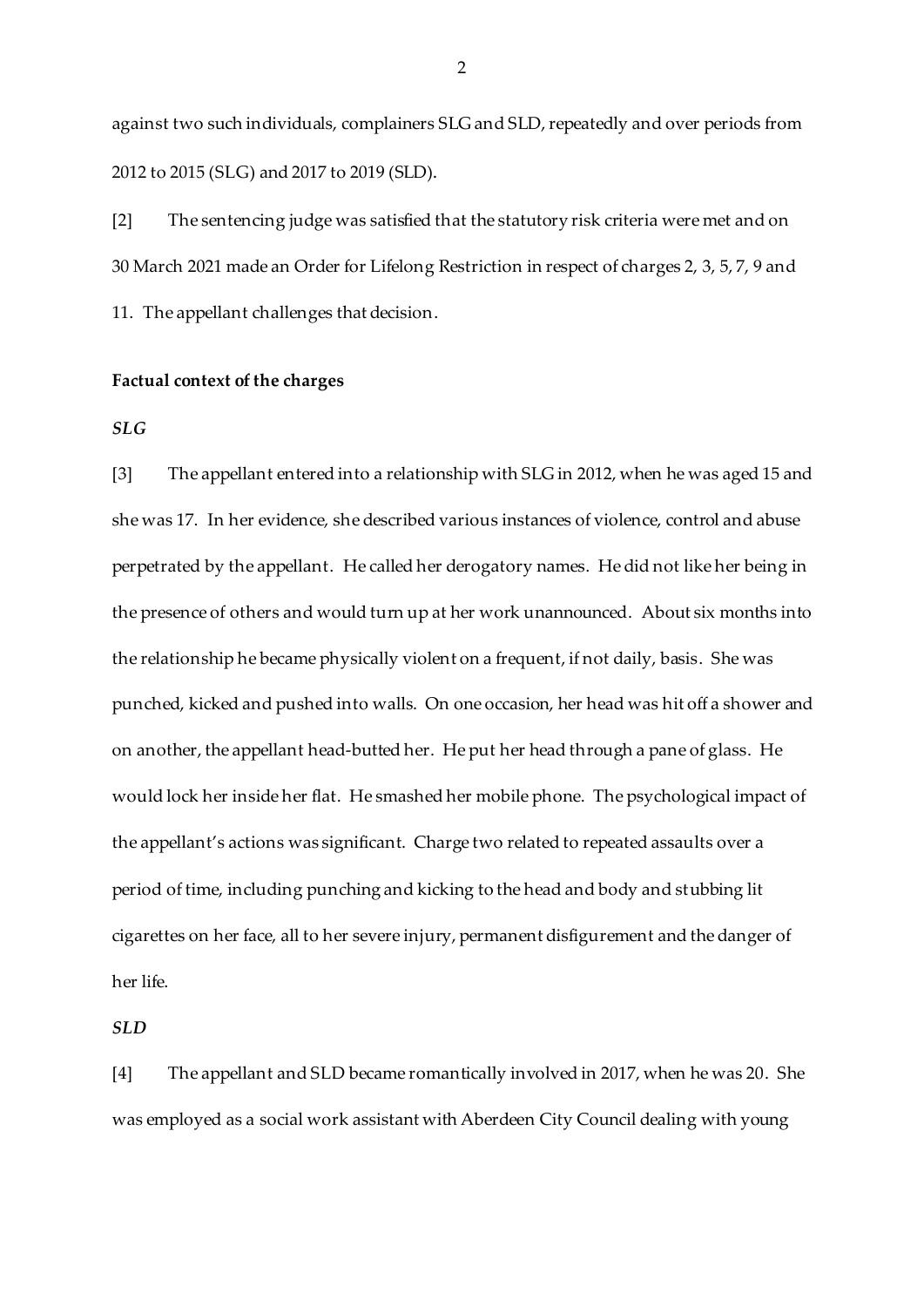people in care and they met when she was the appellant's care worker from January 2016. She lost her job as a result of failing to maintain appropriate professional boundaries.

[5] The appellant was verbally abusive. He criticised her appearance and weight and implied she was involved with others. He made threats to cause her physical harm and to expose her to her professional body for entering into a relationship with him. If she tried to leave, he held her down and on occasion, spat on her. He repeatedly assaulted her. Charge 9 involving repeated assaults, to her injury and danger of life. He kicked her on the body, bit her, choked her and punched her on the face. Once, when he thought that she was hiding something from him on her phone, he applied pressure to her body and neck. At times the appellant would hide the keys to the flat. She was unable to escape and had considered jumping out of the window. On one occasion, she was locked in for between 1 and 2 days. She was only able to free herself by contacting an ex-partner, who informed the police. The appellant had also prevented her from leaving a hotel. He sometimes turned up unannounced at her front door. He took photographs of her when she was asleep. He covered her mouth with his hand and she struggled to breathe. She phoned the police and the appellant said things in the background to pretend he was being hit by her. He threatened to use pictures and initiate disciplinary procedures with her professional body. He would head-butt the wall. He tried to persuade her to withdraw a statement made to the Crown. He continued to contact her from prison.

#### **Appellant's background**

[6] The appellant's childhood was a troubled one. He was placed on the Child Protection Register at birth in September 1996, being at risk of physical abuse from his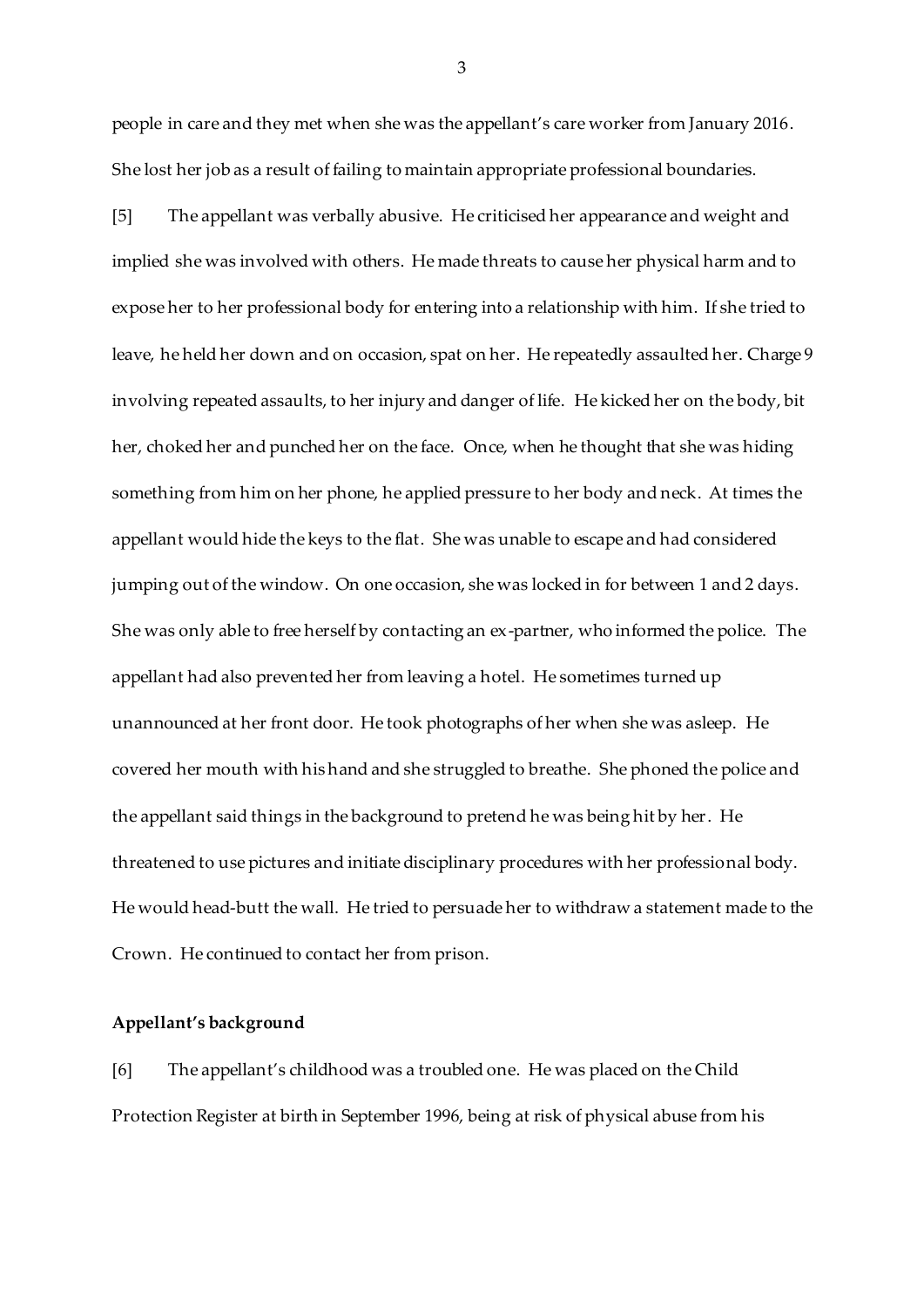biological parents. After being cared for by grandparents, he was fostered prior to his third birthday and adopted shortly thereafter.

[7] Aged 6, he was referred to Child and Family Mental Health. He was thought to be displaying features associated with ADHD. This included aggressive behaviour, the onset of which coincided with the adoption of another baby boy. He began to display anger issues, and was violent towards family members. He pushed his younger brother down a long set of concrete steps. He stood on the boy's head in a swimming pool so that he almost drowned. His parents had to turn the electricity off at night to prevent him setting fire to things. He was excluded from school for aggressive and disruptive behaviour.

[8] In 2007 medical professionals became concerned at the risk posed by the appellant to his family. In December 2007 (at age 11) he was detained by police for assaulting his mother and younger brother, and was referred to the Children's Panel. In a visit to the family home social workers witnessed the appellant spit at his mother; threaten to put a metal fork in the toaster and urinate on his brother's bed. He brandished a knife at his mother on several occasions; had a fascination with fire-raising; attempted self-harm; was violent towards his brother and spoke about him in a graphically sexual manner. It was felt that there was a degree of premeditation in his behaviour.

[9] A psychiatric report in January 2008 revealed thoughts of harming his adoptive brother and animals. He talked about hiding behind doors with knives, murdering his mother and cutting the telephone wires to the landline. A full psychiatric assessment was recommended, and he was placed in care where his behaviour did not improve. He was charged with further breaches of the peace and assaults (including attacks on female members of staff), and again referred to the Children's Panel. He spent the remainder of his childhood in the care system.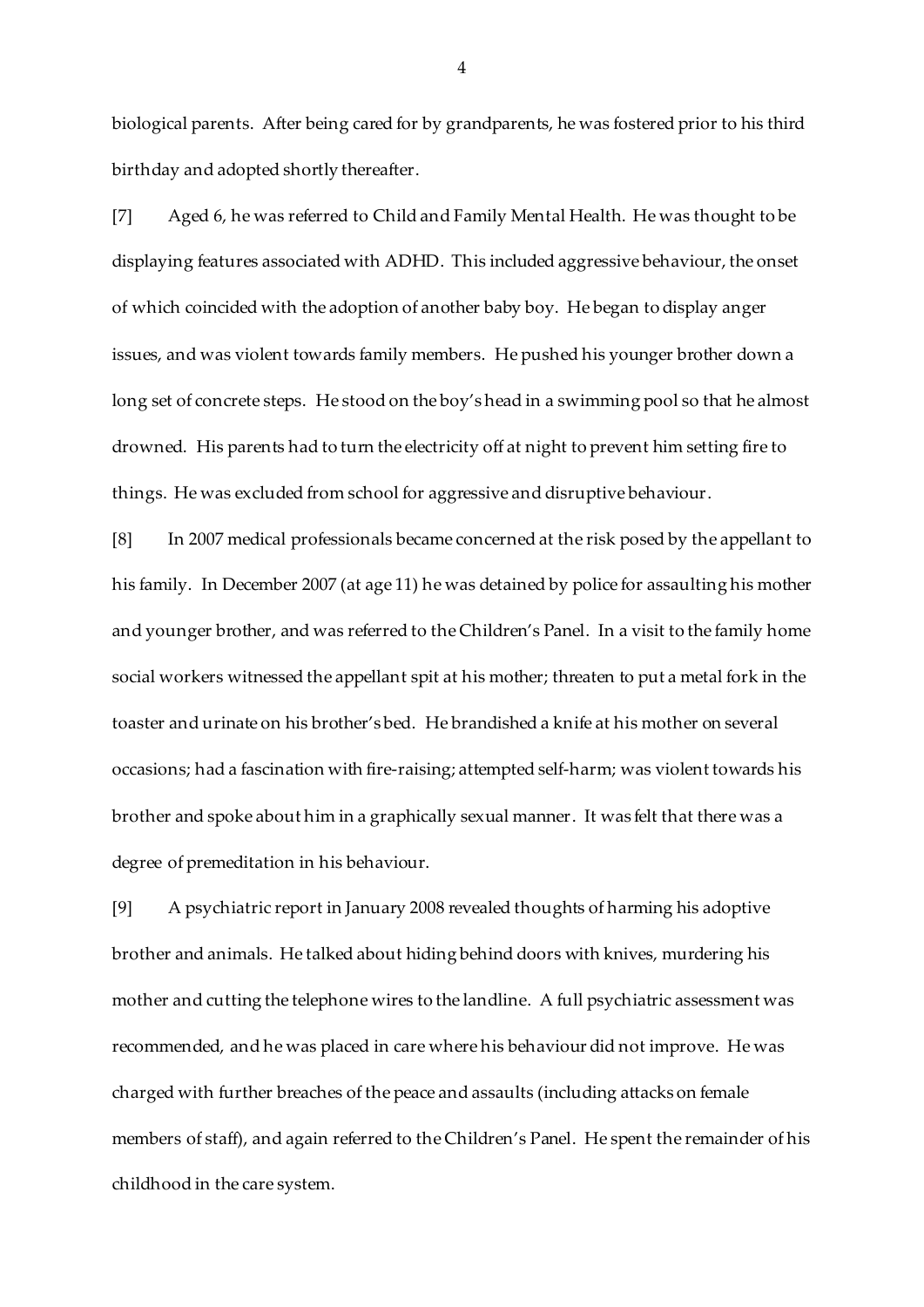[10] His problems have continued into adulthood. He now has 13 previous convictions, 9 of which are for assault with a domestic element, and one relates to an 18 month old child. He has a conviction for robbery. He has received sentences of up to 14 months imprisonment, has spent time in a young offenders' institution and been issued with CPOs (including assignments for unpaid work) and ROLOs. He has a history of substance abuse. His prison records narrate a total of eighteen discipline reports, half of which relate to violent incidents of physical or verbal assault.

#### **Procedural background**

[11] The presiding judge sought an RAR after reading the risk assessment contained in the CJSWR which he had ordered. After sundry procedure the court had (i) an RAR dated 12 March 2020 from Mrs Fiona Munro, Consultant Clinical Forensic Psychologist; (ii) an RAR from Ms Dawn Harris, Consultant Forensic and Clinical Psychologist, instructed for the appellant; and (iii) a supplementary report from Mrs Munro. A report from Louise Tansey, Consultant Forensic Clinical Psychologist, who did not see the appellant and who, it was accepted, "did not have the necessary skillset" to prepare an RAR need not be addressed. The court appointed a diet to hear evidence. Ms Harris and Mrs Munro both gave evidence. The nature of that evidence, so far as relevant to issues in the appeal, will appear from the discussion which follows below. There were detailed written submissions for the appellant. We need not repeat these; the gist will be apparent from what follows.

## **Analysis and decision**

[12] The two experts agreed on certain issues, but differed as to the categorisation of the risk posed by the appellant, according to the RMA classification of risk. Mrs Munro considered the appellant to pose a high risk; Ms Harris considered that he posed a medium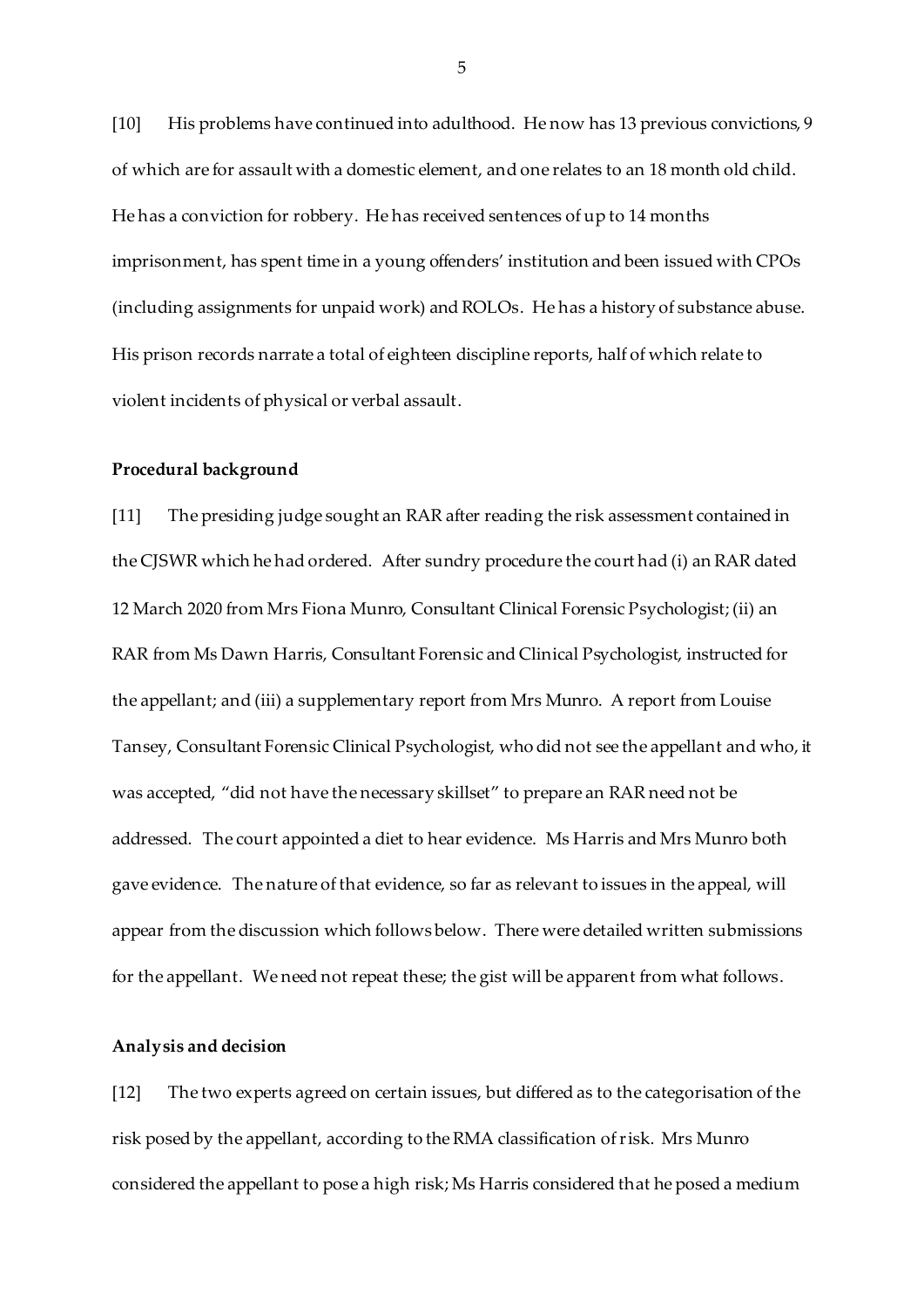risk. As to the underlying diagnosis or presentation there was a considerable degree of agreement. For example, they both diagnosed antisocial and borderline personality disorders, combined with narcissistic and psychopathic traits, all of which posed challenges for his management. In this respect, they differed significantly only in relation to the nature, extent and potential consequences of the psychopathic traits. They both agreed that his personality disorders were rooted in his disturbed and traumatic childhood. Both considered there was clear evidence that the nature, seriousness and pattern of the appellant's behaviours indicated a propensity seriously to endanger the lives and the physical or psychological well-being of the public at large. The identified characteristics were problematic, persistent and/or pervasive.

[13] In relation to the assessment and management of risk, where they differed was (i) on whether the appellant's pervasive characteristics could adequately be managed by measures short of lifelong restriction; and (ii) whether there were protective factors which could be prayed in aid in this respect. Mrs Munro thought there were no protective factors, other than that provided by incarceration. She expressed the view that a robust treatment and risk management plan effective in reducing the current risk of violence could not be designed. The appellant was currently not manageable in the community. Even if this was no longer the case following successful prison-based psychotherapeutic work, he would still require high levels of community monitoring for several years following liberation. She was not optimistic that he could be supported towards desistance even in the medium-long term. Ms Harris, on the other hand, considered that there were protective factors in place. On the issue of management of risk, she considered that it was clear that if released at present, his risk would be high and a risk of re-offending imminent. Nevertheless, there was sufficient evidence to indicate that risk could be reduced and contained over his lifetime. This would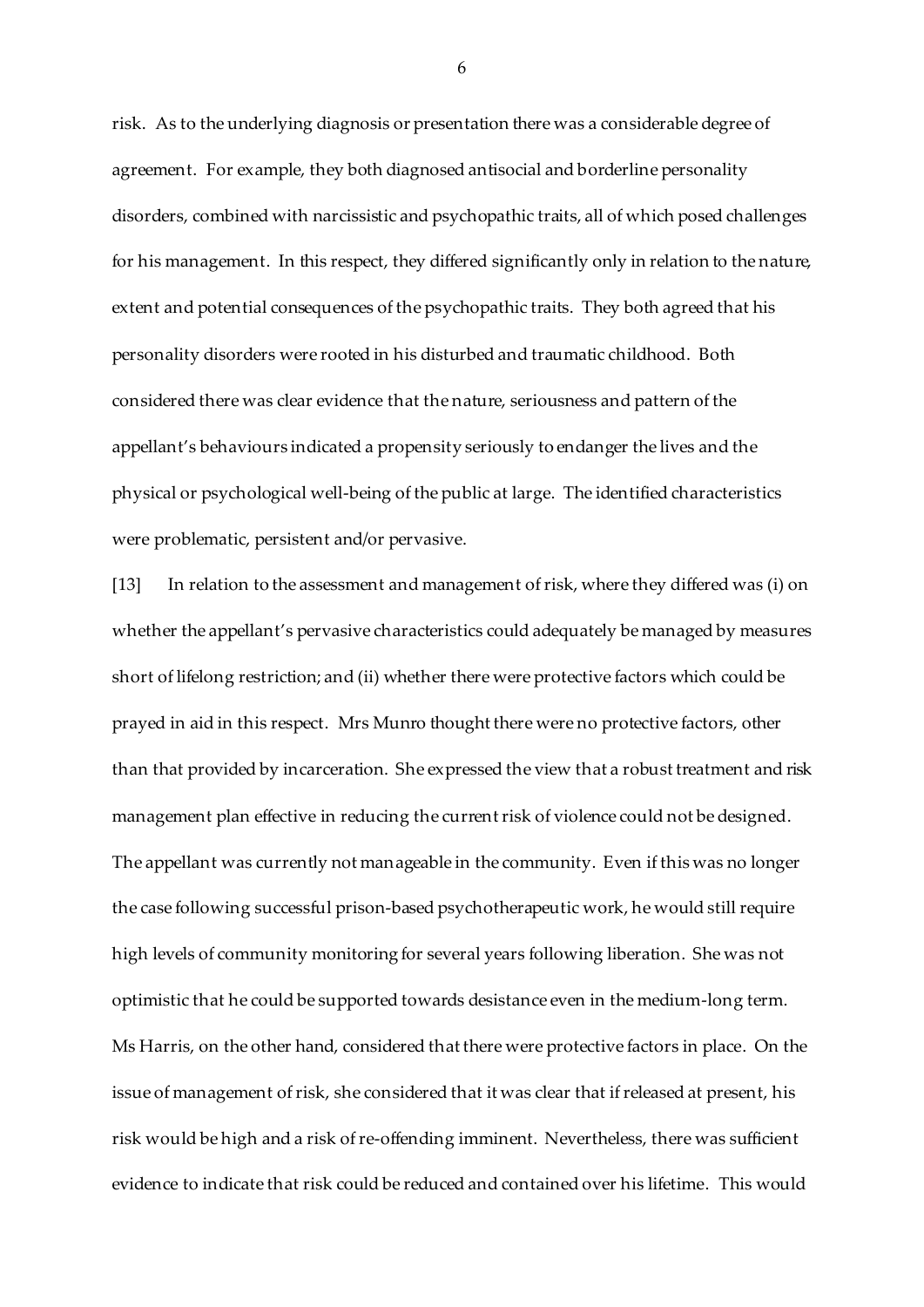require his engagement with the relevant interventions, and an extended sentence of sufficient duration to ensure the completion of the Caledonian Programme.

[14] The sentencing judge preferred the evidence of Mrs Munro, and, considering that evidence in the light of his judicial experience, he concluded that the risk criteria had been met. He thus imposed an OLR.

[15] It is not suggested that the sentencing judge approached the matter in the wrong way, wrongly stated the nature of the risk which the experts felt the appellant presented to members of the public, was unconscious of the need to assess the likelihood of serious endangerment by projecting forward to a time when the offender, but for an OLR, would be at liberty, or did not pay proper regard to the terms of section 210E. The argument is that he misdirected himself on the evidence before him, wrongly discounting elements of the evidence of Ms Harris in favour of the conclusion reached by Mrs Munro. There is little doubt that if the sentencing judge was entitled to prefer the evidence of Mrs Munro for the reasons he gave, then the conclusion that the risk criteria had been met was almost inescapable, and an OLR had to be made. We turn therefore to the question whether the approach of the sentencing judge was justified.

[16] The sentencing judge identified numerous reasons for preferring the evidence of Mrs Munro. We shall group them under two heads, (i) the general approach; and (ii) amenability to change. In doing so we focus on those areas where it was submitted that the sentencing judge had erred.

## *The general approach*

[17] In his report, the sentencing judge states:

"Mrs Munro had not only satisfactorily explained why but had also satisfied me that she was diligent, thorough and unbiased. Ms Harris was less impressive as a witness. She appeared evasive at times. I formed the view that her RAR was the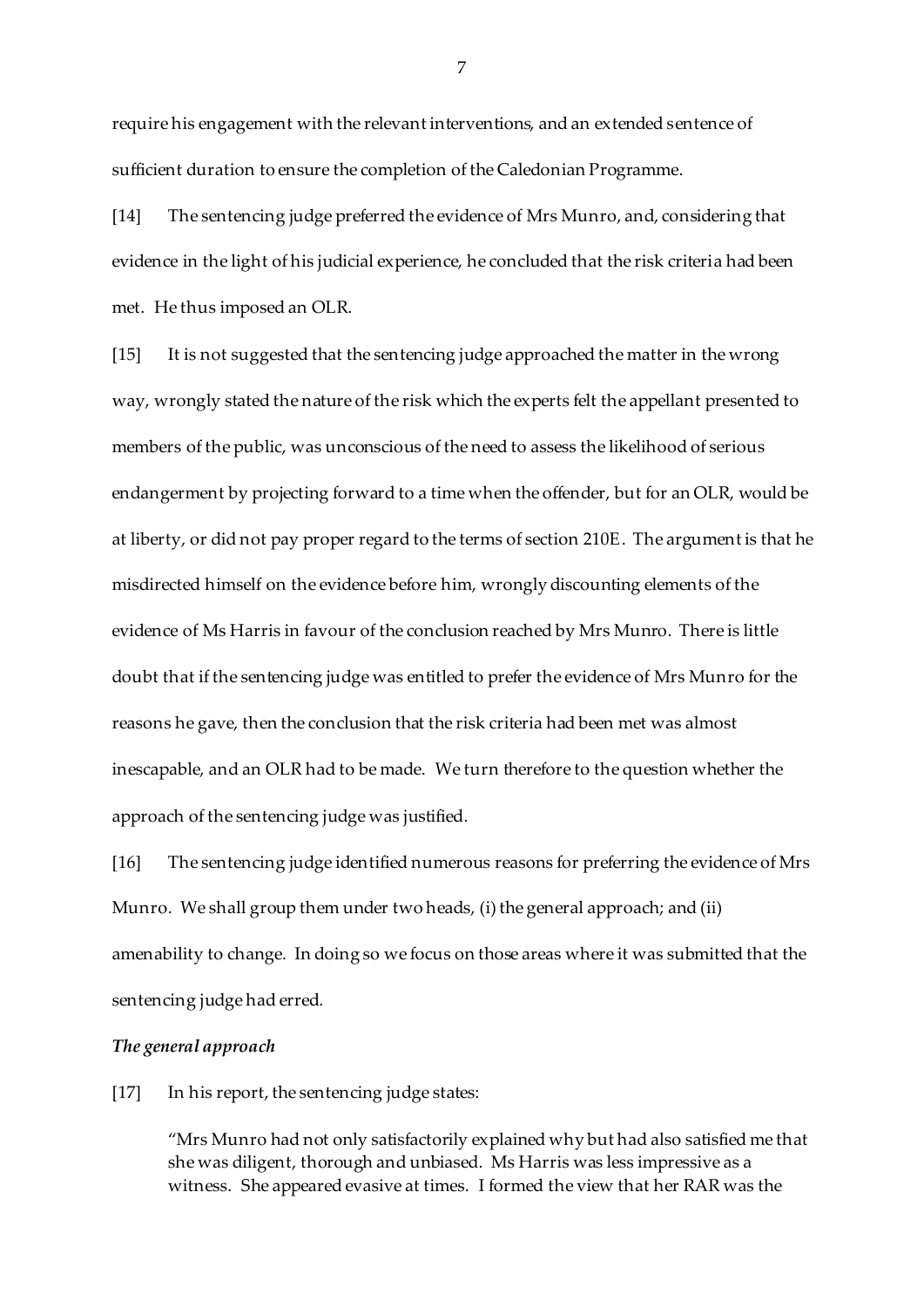product of a comparatively superficial investigation which appeared to rely significantly on the accounts given or opinions presented by the appellant. There was neglect to triangulate and check information and I did not accept that was necessarily because the information was not available to her."

[18] In our view this conclusion is justified on the evidence. Mrs Munro, for her first report, conducted 17 hours of interview with the appellant and consulted a vast array of other material relevant to the assessment of risk. She supplemented her examination of school, social work and prison records with interviews of individuals, who could speak to those records, conducting interviews with a wide range of individuals (16 in number). In particular she consulted the appellant's discipline record in prison, and spoke to prison officers and mental health workers, both for her initial report and her supplementary one. She spoke to staff at the school for children with challenging behaviour where the appellant had been a pupil. Ms Harris on the other hand conducted 12 hours of interview with the appellant, and interviewed 5 other individuals, focusing on the appellant's family and friends in doing so. Otherwise she was heavily dependent on written records, generally without confirming the detail with those who were able to speak to the records. She took no account – and seems to have made no inquiry as to – his behaviour when in custody. Notwithstanding accepted best practice to use multiple sources of information for each area being assessed, she relied excessively on self-reporting by the appellant without crosschecking with more objective sources.

[19] When the sentencing judge refers to her "defensiveness", this appears to relate to her unsatisfactory explanations for failing to take account of the appellant's behaviour in prison; her reasons for referring to intelligence only as a protective factor; her erroneous recording of (lower) scores in the psychopathy test (PCL-R); and her failure to take account of allegations which had not been established against the appellant. We will return to some of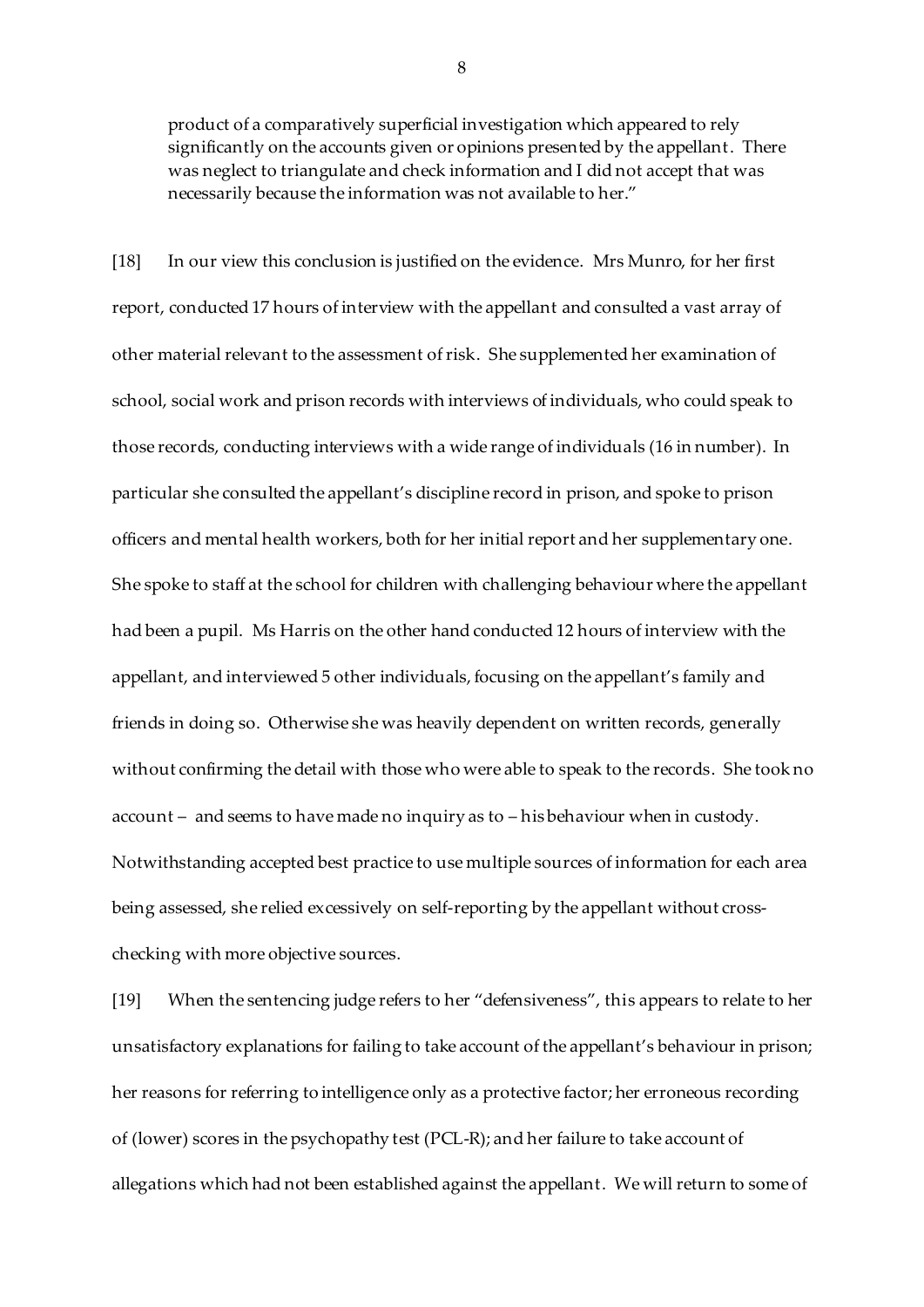these below, but it is clear to us that the sentencing judge was entitled to consider Ms Harris's evidence on these matters to be unsatisfactory.

# *Amenability to change*

# [20] Mrs Munro described the appellant as having presented with

"a pattern of using threatening behaviour and physical violence towards a range of male and female victims across the age range, which represented "the public at large". His behaviour was of early onset, chronic, persistent and pervasive. His violent behaviour spanned from childhood and has escalated, becoming most serious towards female intimate partners."

Ms Harris suggested that the appellant's youth and expressed willingness to change gave the potential for maturity to address the main drivers for reoffending. She referred to research published by the Scottish Sentencing Council on how delayed cognitive development in young people suggested they had a greater capacity to change than older people, and that developmental rather than chronological age was an important factor in assessing this. Of course, as Ms Munro observed, (and as was noted in *Ferguson*, [2014] HCJAC 19, Lord Clarke, para 137) it is well established that most offenders will reach a peak of offending at age 16 and then rapidly reduce frequency of offending so that by mid-20s there are fewer incidents. However, she added this:

"the court should be aware that 5% to 6% are likely to be Life Course Persistent (LCP) as opposed to Adolescent Limited (AL) offenders regardless of treatment processes and naturalisation processes. These groups … engage in qualitatively different forms of antisocial behaviour. AL offending in males develops in conjunction with the onset of puberty and likely results from a disjuncture between biological and social maturity; … on the other hand, LPC offenders display signs of antisocial behaviour earlier in childhood. … It has been established that the age of onset of antisocial behaviour problems is one of the best predictors of adult criminal careers. It is for this reason that I outlined in detail the onset of AB's early antisocial behaviours in my report. In contrast I consider that Ms Harris has given this only fleeting attention."

[21] We consider that Mrs Munro was right to suggest that Ms Harris paid insufficient attention to the early onset of troubling behaviour by the appellant, and the nature of that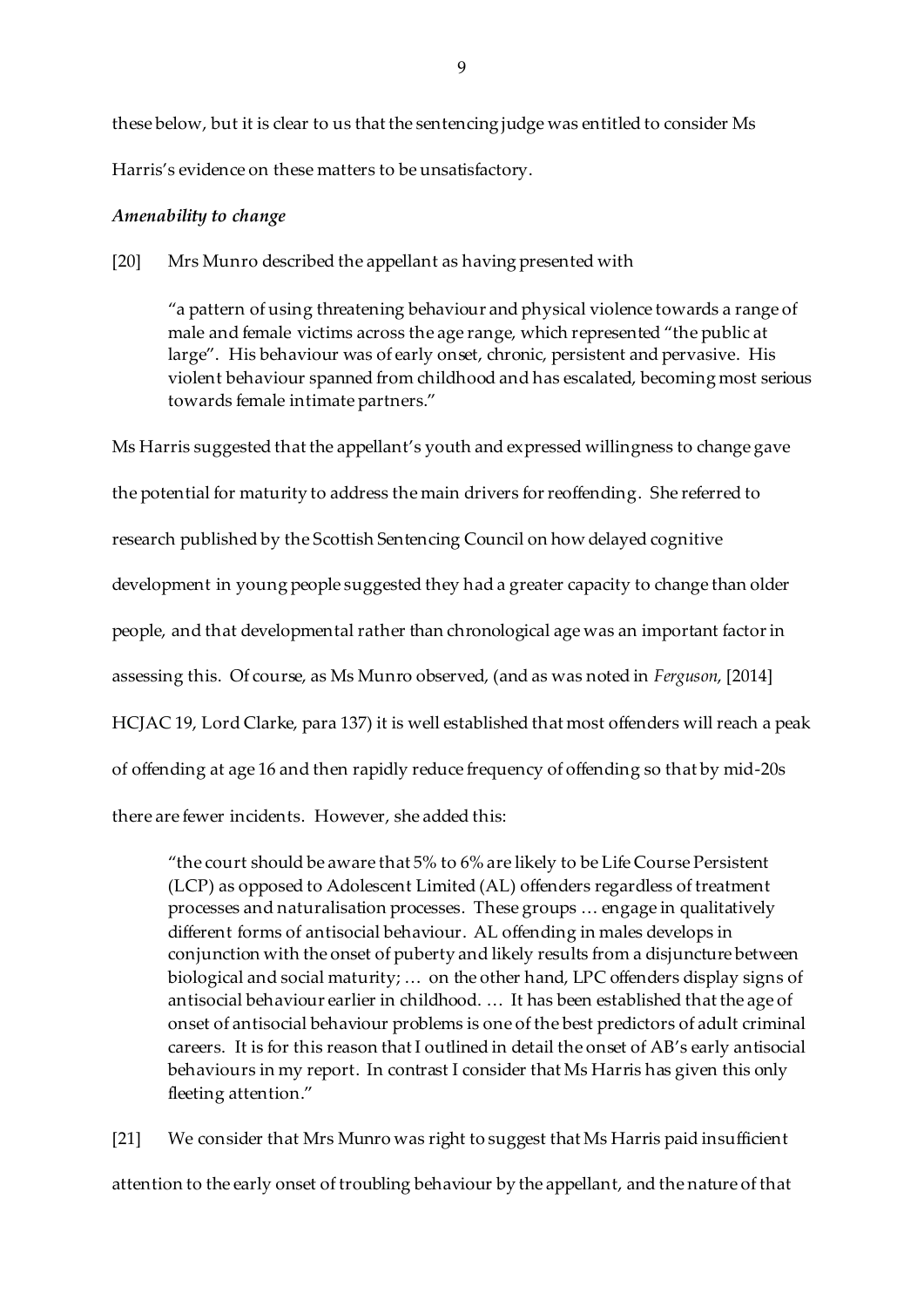behaviour. She seems to have attached little weight to this, notwithstanding that elsewhere in her report she acknowledges that such a degree of behaviour in a child is "exceptional". Allied to this is the failure of Ms Harris to take into account any of the unproven allegations made against the appellant. It is well understood that in a risk assessment of this kind it is necessary to consider the offences or their circumstances in their context to identify whether they form part of a pattern. It is for this reason that it is legitimate to take into account other allegations, even where they have not been established, to consider whether they throw any light on whether an individual's behaviour suggests a pattern of offending. Mrs Munro did this. In this case those allegations included rape of SLG; seizing her by the neck and compressing same to the extent of restricting her breathing; attempting to push another into the path of a moving vehicle; and possession of class A drugs. Ms Harris left these entirely out of account, suggesting, that apart from the rape allegation, for the omission of which in her consideration she could not account, she regarded the other material as being of little account. She acknowledged that RMA guidance was to include such allegations but she chose not to do so.

[22] Ms Harris's view that there were several protective factors in the appellant's case was a feature which led her to conclude that he had the capacity to be amenable to successful intervention to change his behaviour. The protective factors she considered to be present were intelligence; motivation to engage in treatment; a supportive network of family; and the presence of external controls in the form of an extended sentence of a length sufficient to allow participation in the Caledonian Programme.

[23] Intelligence is a factor which can cut two ways, since it enables an individual to anticipate the "right" answer he should give assessors. Considering that there was evidence of the appellant's manipulative nature, this is of significance in the present case. Ms Harris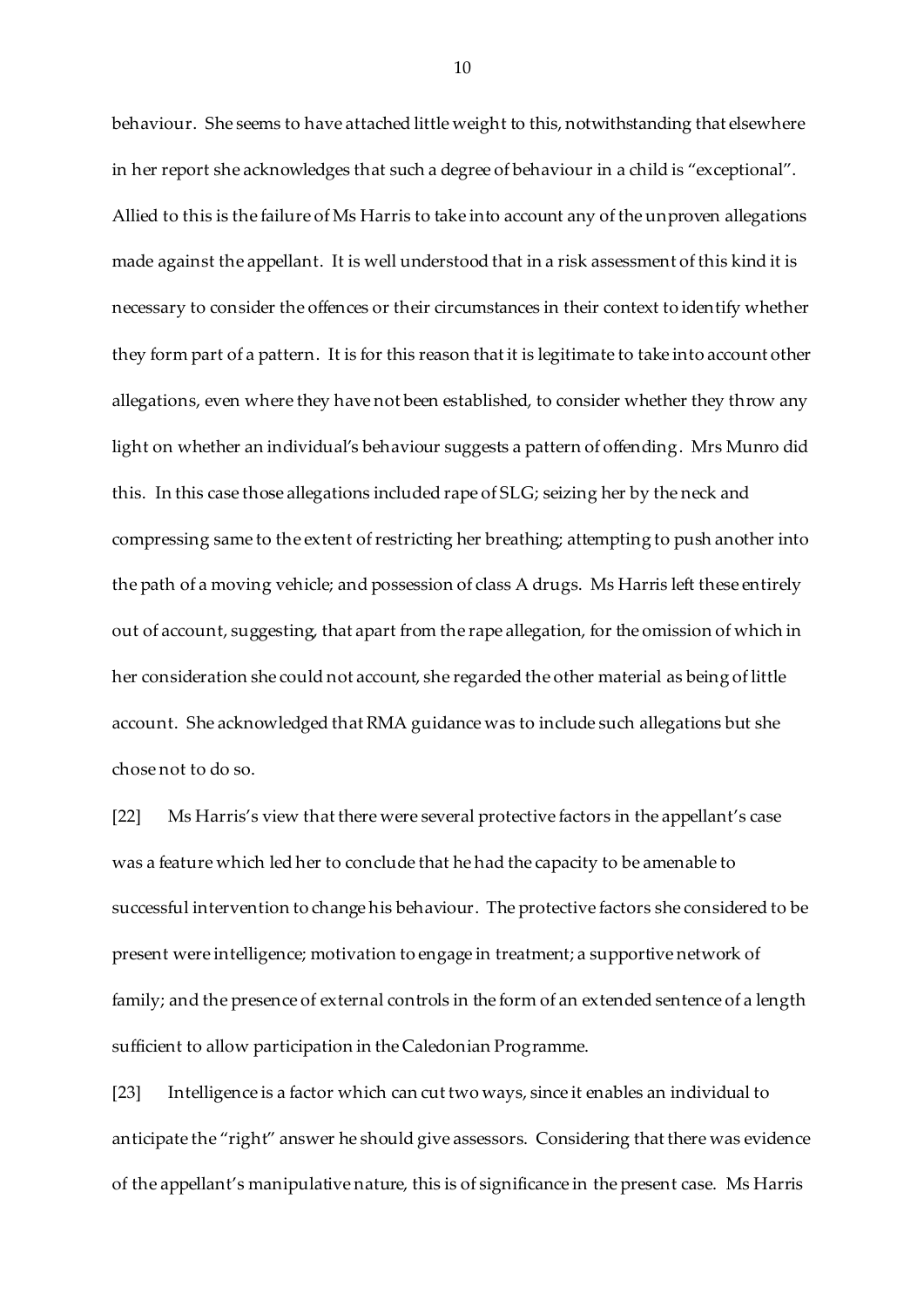indicates that she was aware of this, and took it into account. However, how she did so is far from clear. It does not seem to have involved thorough double checking of the appellant's assertions with objective sources.

[24] Any evidence for motivation substantially rests on the appellant's own statements to Ms Harris, and some limited, if overly optimistic expressions of hope by his mother, who stated that she believed he had calmed down considerably since childhood, and can be more considered in his approach. Ms Harris seems to have accepted this at face value. How it squares with current, or other more recent, offending is left unexplained. We note that domestic abuse work was commenced with the appellant in YOI Polmont, but terminated after 6 sessions as he was insincere and deflecting responsibility for his offending. His offending behaviour in custody included the use of an illegally acquired SIM card to make abusive and threatening calls to SLD. Mrs Munro considered that the appellant's antiauthoritarian attitudes to professionals are also likely to interfere with his ability to develop the kind of therapeutic rapport that is required for lasting behavioural change. The sentencing judge was entitled to conclude that this view was in accord with the evidence as a whole.

[25] The suggestion that the appellant has a supportive family network seems to be contradicted by other comments in Ms Harris's report. For example, on two occasions she notes that the appellant has a strained relationship with his parents. Elsewhere she notes that:

"He said he speaks to his brother daily but is unclear what level of positive support this provides. … He maintains that he speaks with his mother and father on occasion, but not enough to suggest there is an overall positive framework in place".

[26] Mrs Munro noted that: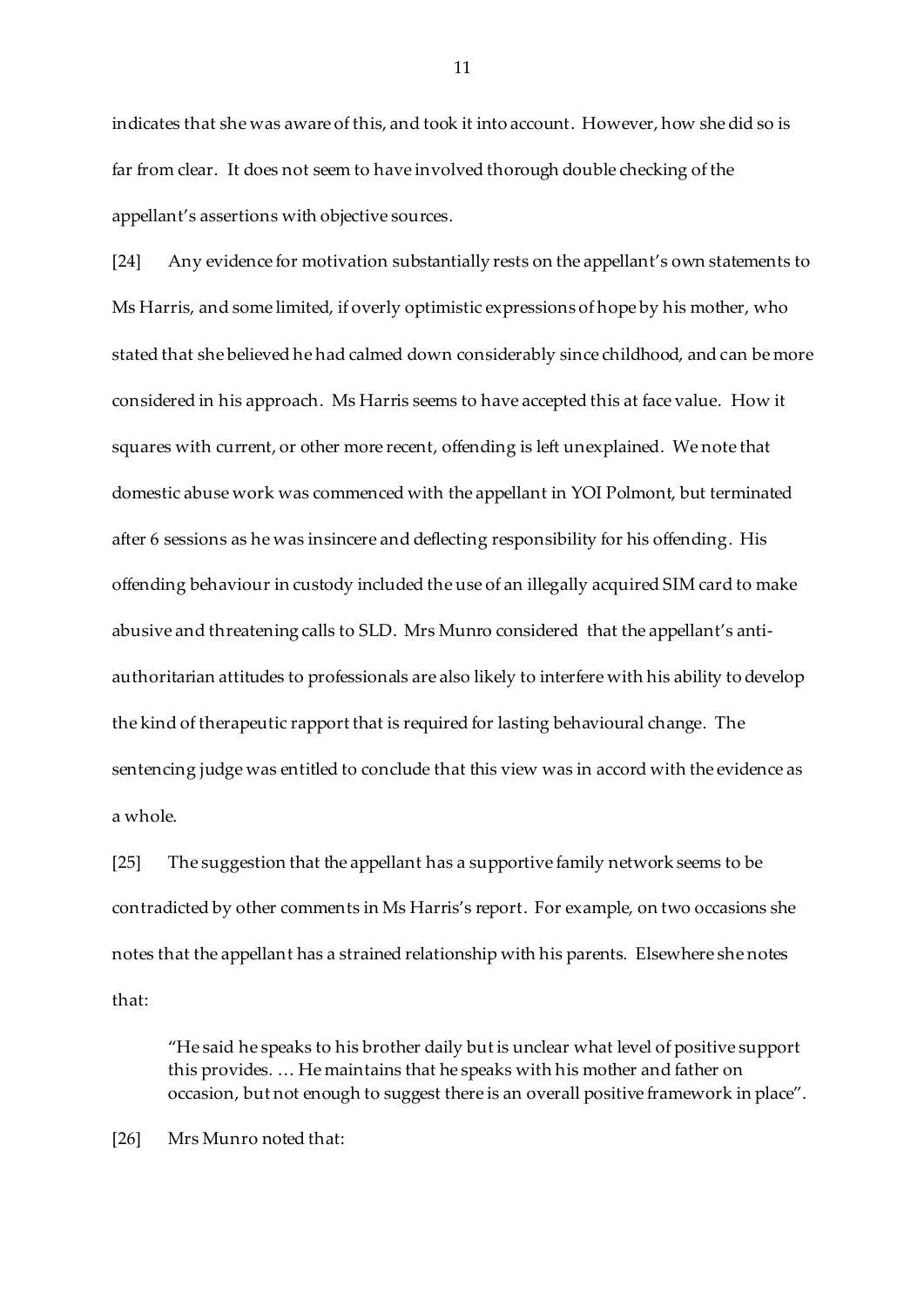"he has some support from his father but this is very much on his father's terms as he remains working overseas frequently and has separated from his wife in 2013; he has a new partner in Venezuela; he is now working in Mexico".

None of this seems consistent with a supportive family network.

[27] The final protective factor – the extended sentence- is only such, beyond the period of incarceration, if there can be a reasonable expectation that intervention undertaken as part of it might be successful. The foregoing analysis suggests that this is not so.

[28] Accordingly the sentencing judge was entitled to state that there was not a basis for thinking that the appellant would genuinely engage with the Caledonian Programme or other interventions. He was entitled to accept that the only existing protective factor arose from incarceration.

[29] A further element which is relevant to the determination of how far the risk presented could be managed relates to the appellant's psychopathic traits. In assessing these, Ms Harris used only one instrument, PCL-R, and in some instances accepted that she had erred in under-rating the presence of traits whilst having sufficient information to justify a higher rating. She explained also that, although she identified the presence of 18 out of 20 possible psychopathic traits, she had reservations about the use of PCL-R, largely to do with the fact that a person may have psychopathic traits without meeting the criteria for psychopathy. This is of course true, and as we understand it, is particularly an issue with making longer term predications in young offenders. However, none of this explains the under-rating of traits. According to Mrs Munro, when compared with the Scottish prison population the appellant's PCL-R score was in the top 5%, a highly abnormal score with serious implications for risk management.

[30] The dangers of conflating a fallible measure of psychopathy as found in the PCL-R test with the construct of psychopathy was recognised by Mrs Munro. It is recognised by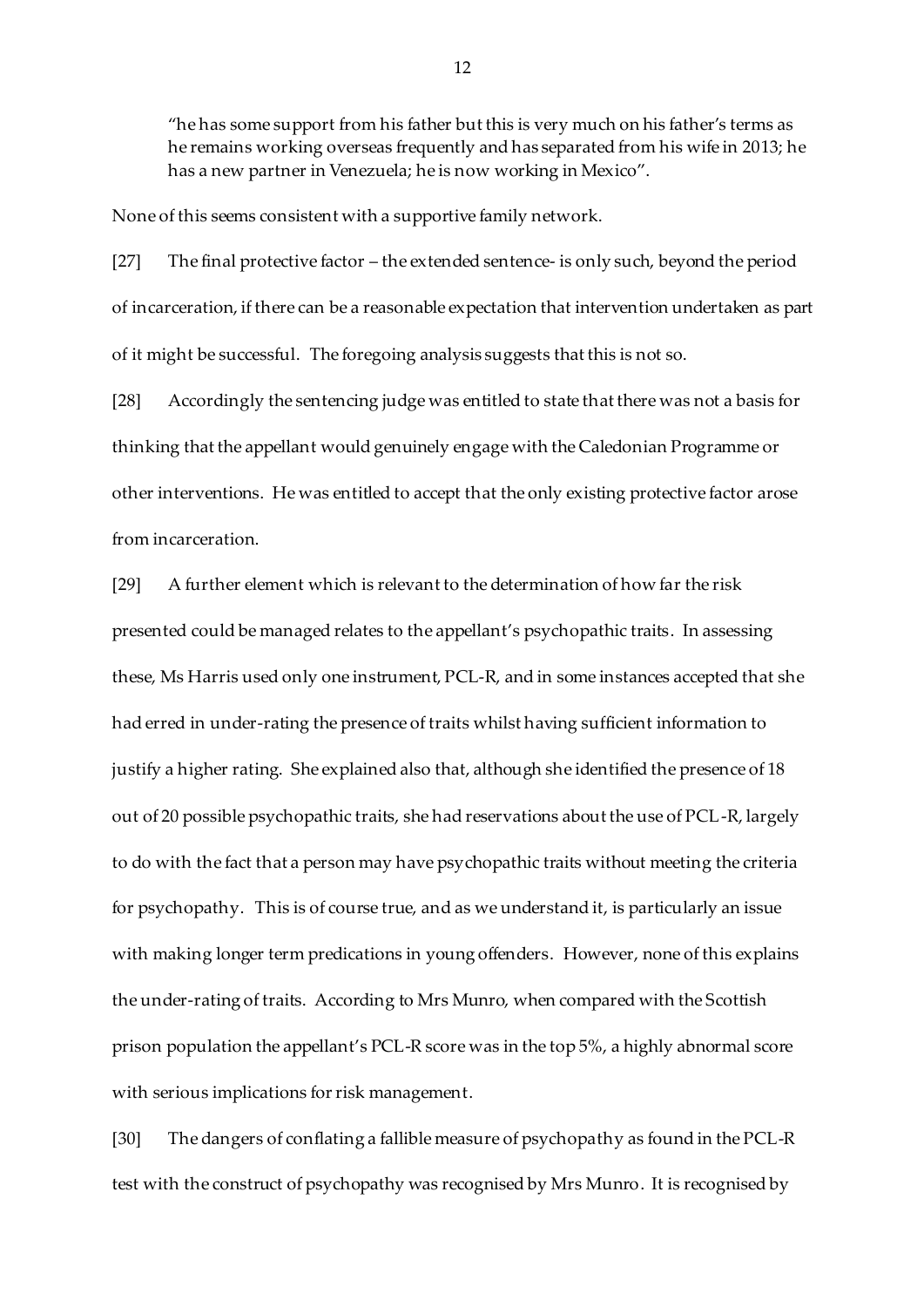the RMA. which has recommended the Comprehensive Assessment of Psychopathic Personality (CAPP) as a useful instrument to assess how responsive a prisoner would be to treatment. Ms Harris did not use CAPP, but Mrs Munro did. Her findings confirmed the presence of strong psychopathic personality traits which presented great concern for the appellant's future risk management. In her opinion presence of such a broad spectrum of psychopathy traits makes the appellant unlikely to succeed in responding genuinely to psychological treatment approaches offered.

[31] Given that the nature, extent and ongoing consequences of the psychopathic traits was an issue upon which the experts were split, on the evidence we have narrated the sentencing judge was clearly entitled to prefer the evidence of Mrs. Munro. He was entitled to accept on the evidence that the appellant lacked remorse, was superficially charming, was manipulative, callous, lied pathologically, was criminally versatile, sexually promiscuous, had poor behavioural controls and a parasitic lifestyle with a history of early behavioural problems; he had a proneness to boredom and need for stimulation, lacked realistic longterm goals, had shallow affect, displayed irresponsibility, had revocations of conditional releases and failed to accept responsibility for his own behaviour; there was partial evidence that he was grandiose, he was impulsive and had a history of juvenile delinquency. He was entitled to conclude that the appellant presented an ongoing risk of causing serious harm by offending and that there were essentially no protective factors to manage that risk. He was entitled to find that the risk criteria had been met, and that being so, was obliged to impose an OLR.

### *Other criticisms of the sentencing judge*

[32] A number of other points were advanced on the appellant's behalf, suggesting that the sentencing judge failed to give appropriate weight to certain aspects of the offences,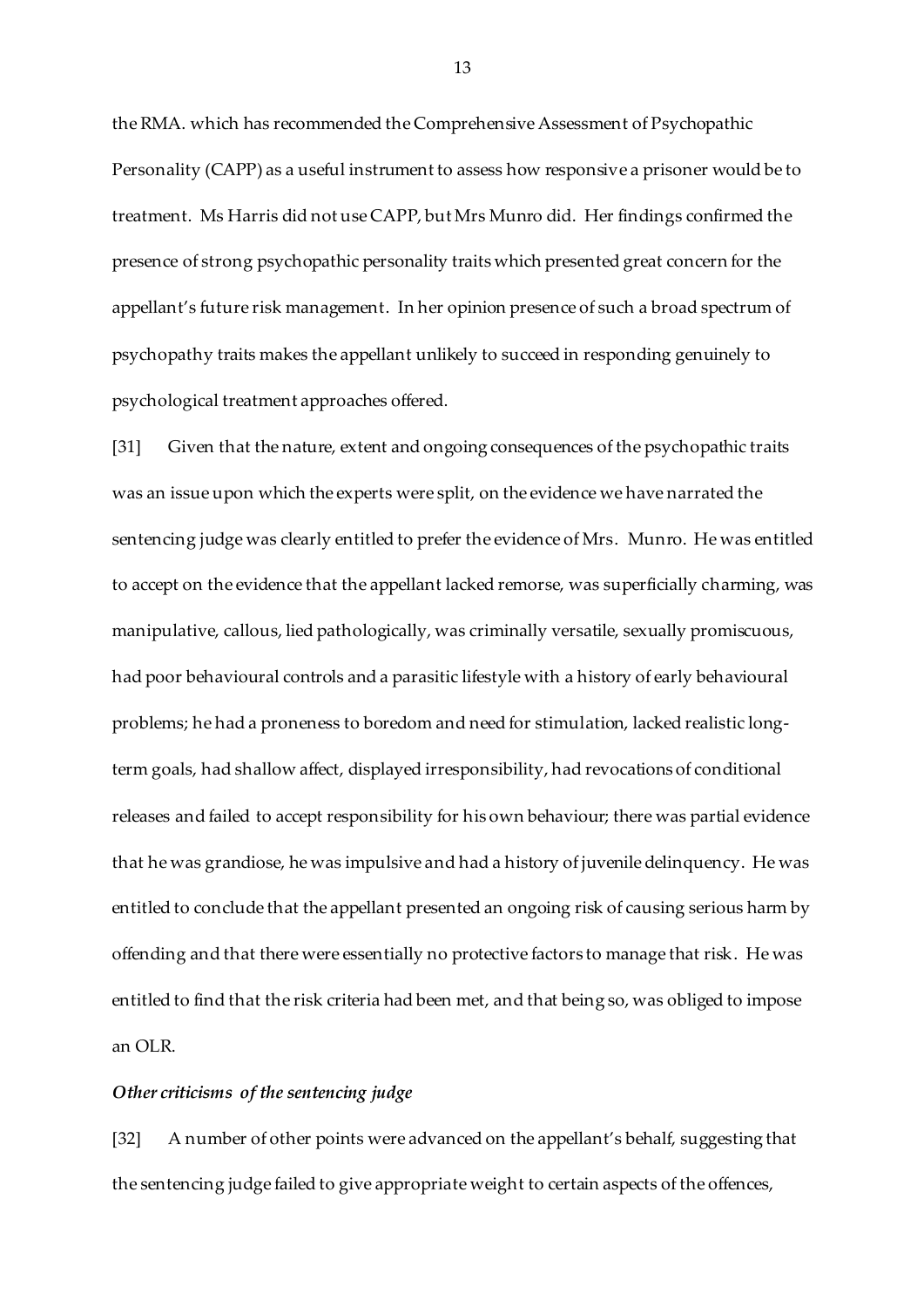made errors in his original report for the risk assessor, or placed undue weight on the appellant's demeanour during his evidence. There is no merit in any of these complaints. Whether there were errors in the original report is beside the point: the assessor was not misled and her conclusions were unaffected by any such matter. It is clear that the sentencing judge, proceeded with great care in the exercise of his discretion, aware that the RAR was a tool for his assistance, fully alert to the guidance in *Ferguson*, thoroughly testing the evidence of the expert witnesses and subjecting it to proper judicial analysis.

[33] The written submissions contain an argument that the sentencing judge, who was of course the trial judge and who had heard all the evidence, erred in selecting 8 years as the appropriate period to mark retribution and deterrence, ignoring public protection. This was not specified further or supported by argument. In any event, the period selected was within the discretion available to him.

#### *Post script*

[34] There is one remaining matter to address. In the Note of Appeal there is repeated reference to the appellant not being an "exceptional offender", supported by a submission that an OLR is reserved for those coming within such a description, all under reference to comments by Lord Clarke in *Ferguson* para 137. Such a submission represents a misunderstanding of *Ferguson.* Of course, as in the case of the offender *Balfour* whose circumstances were addressed in *Ferguson* (see, for example, para 121), violence of an exceptional degree may be a relevant feature in assessing the risk presented by an offender, and may lead to a conclusion that the risk is such as can only be managed by lifelong restriction. The absence of any particularly egregious feature in the offending may lead to a conclusion that risk can be managed in another way. Much will depend on the particular circumstances of each case. However, the court in F*erguson* was not positing some sort of